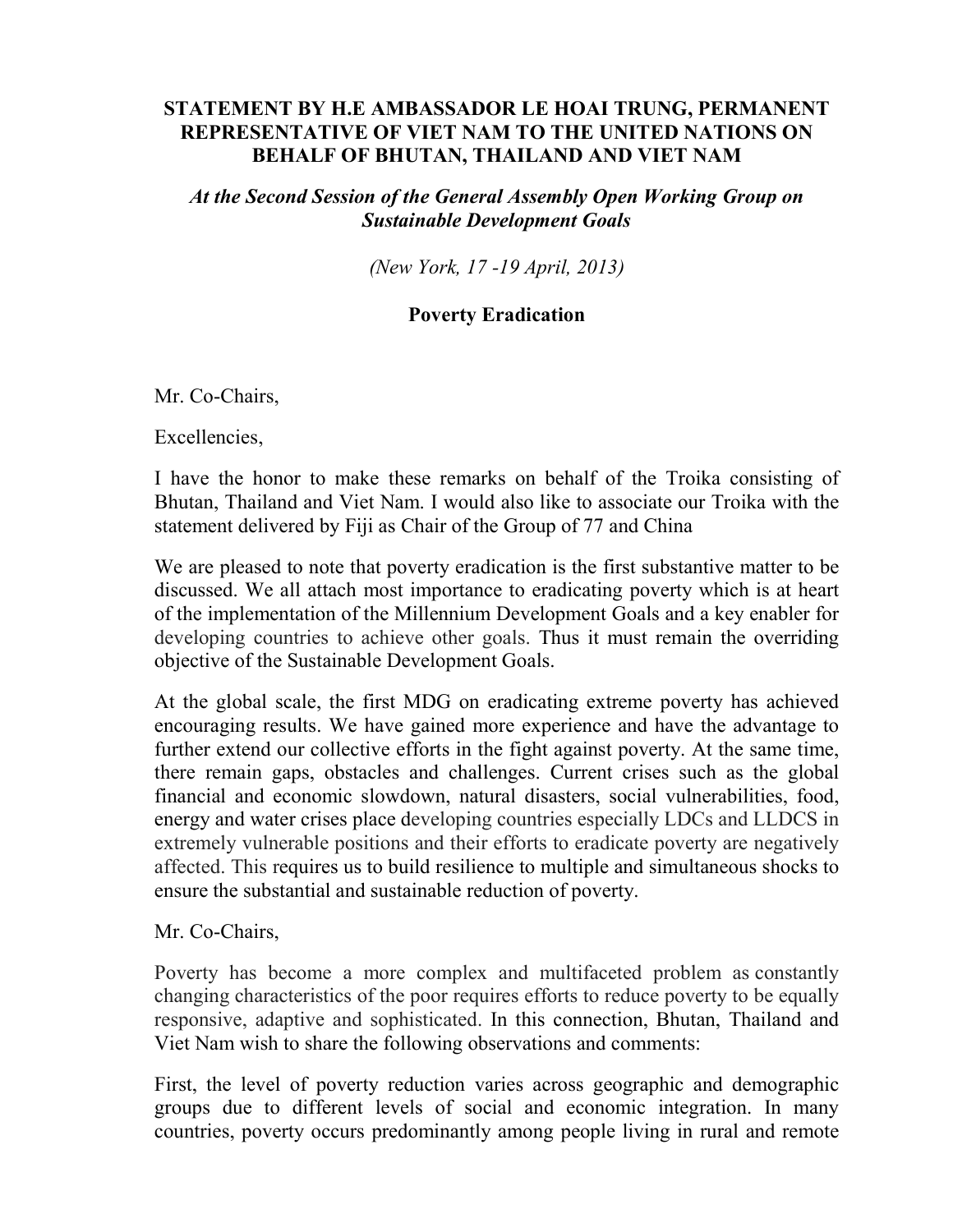areas. In others, urban poverty is of great concern. We are of the view that putting people at the centre should be the foundation of any poverty reduction policy. Governments should focus their support in multiple socio-economic aspects specifically for the most vulnerable groups who lag behind in poverty reduction.

Second, there is a disturbing fact that most of the developing and especially leastdeveloped countries are countering persistent poverty with unsustainable economic growth. Conventional growth patterns involve intensive/exhaustive uses of natural resources (land, water, forest and fossil fuel) and cheap or low-skilled labor that lead to the evident increases of pressures on environment, number of natural disasters, inequality, job vulnerability and fiscal deficit. In this regard, the transformation into a green economy which supports social inclusiveness and environmental sustainability and in consistence with the level of development is recommended for every nation in the context of sustainable development and poverty eradication.

Third, social development would not be sufficient if people could not fulfill their basic needs. Vulnerable employment, especially in the context of economic crisis and globalization is an increasingly grave issue, threatening people to fall back into poverty. Disadvantaged groups are still suffering from inequality and chronic poverty and social problems such as food (and nutrition) insecurity, gender inequality, poor health and education. Therefore access to adequate social protection is essential.

Last but not least, natural disasters and climate change are among the highest threats to the poor. To avoid them falling further into a vicious circle of poverty, governments and the international community need to build resilience among poor and vulnerable people and support them in adaptation to adverse impacts of natural disasters and climate change.

In order to achieve all these, means of implementation is very important. Our governments have spared no efforts to combat poverty at the national level over the past 20-30 years. We could not have attained so much success without the invaluable support from multiple partners in the international. We are fully aware that internal orientation of policies, efforts and resources are decisive but cannot ignore the importance of coordination and assistance from other international partners. We need a favorable international economic environment to facilitate sustainable global economic growth and poverty eradication. This requires a fair, equitable, transparent and rules-based system of international trade that is prodevelopment and against protectionist trends arising nowadays.

The MDGs look at issues across the board, thus inequality has been neglected. I believe addressing inequality should be a main deliverable for new set of development agenda and many delegations have raised the issue of addressing inequality within the country and among countries. In this context, we support regional integration and regional connectivity as one important means to achieve